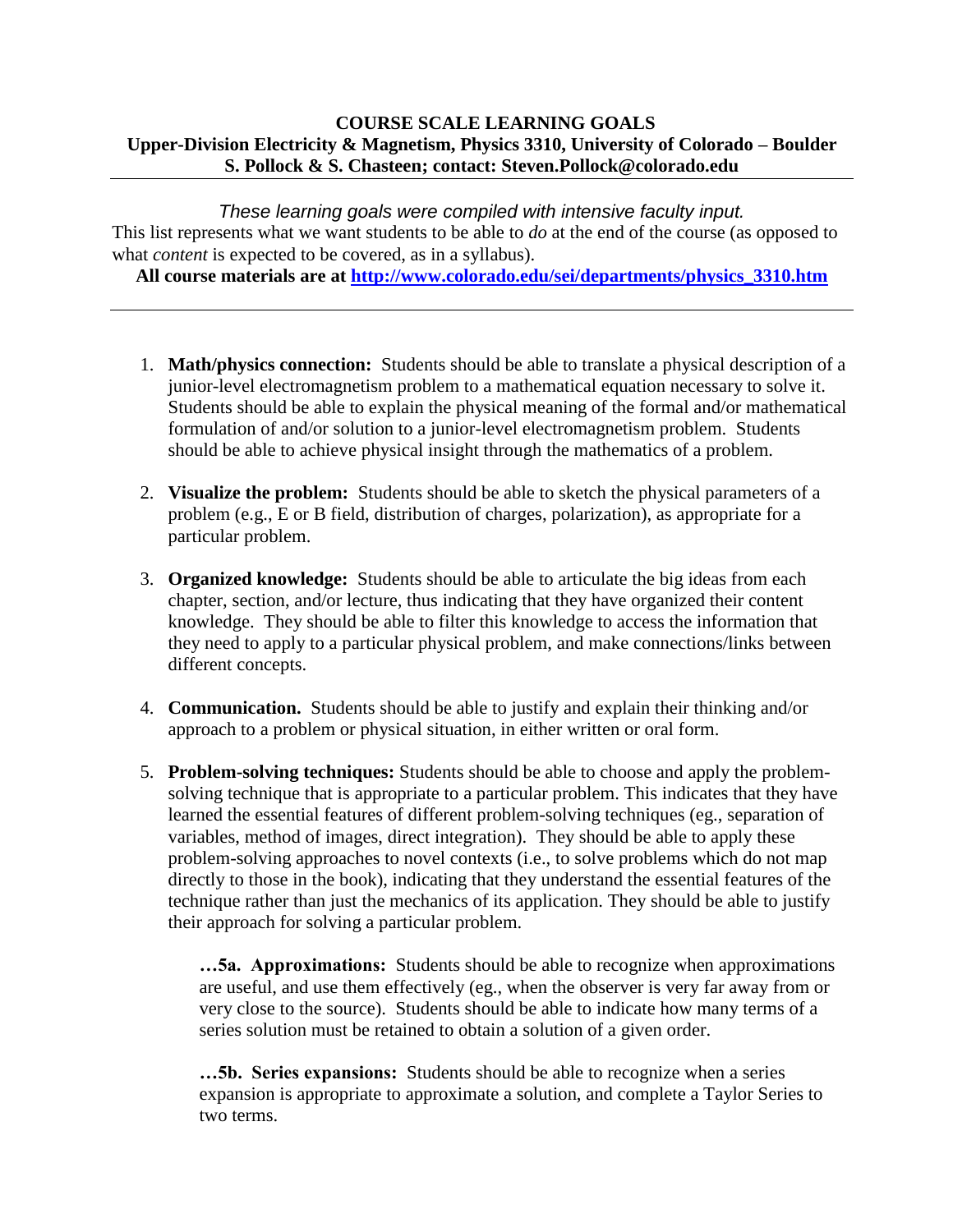**…5c. Symmetries:** Students should be able to recognize symmetries and be able to take advantage of them in order to choose the appropriate method for solving a problem (eg., when to use Gauss' Law, when to use separation of variables in a particular coordinate system).

**…5d. Integration:** Given a physical situation, students should be able to write down the required partial differential equation, or line, surface or volume integral, and correctly calculate the answer.

**…5e. Superposition:** Students should recognize that – in a linear system – the solutions may be formed by superposition of components.

- 6. **Problem-solving strategy:** Students should be able to draw upon an organized set of content knowledge (LG#3), and apply problem-solving techniques (LG#4) to that knowledge in order to organize and carry out long analyses of physical problems. They should be able to connect the pieces of a problem to reach the final solution. They should recognize that wrong turns are valuable in learning the material, be able to recover from their mistakes, and persist in working to the solution even though they don't necessarily see the path to the solution when they begin the problem. Students should be able to articulate what it is that needs to be solved in a particular problem and know when they have solved it.
- 7. **Expecting and checking solution:** When appropriate for a given problem, students should be able to articulate their expectations for the solution to a problem, such as direction of the field, dependence on coordinate variables, and behavior at large distances. For all problems, students should be able to justify the reasonableness of a solution they have reached, by methods such as checking the symmetry of the solution, looking at limiting or special cases, relating to cases with known solutions, checking units, dimensional analysis, and/or checking the scale/order of magnitude of the answer.
- 8. **Intellectual maturity:** Students should accept responsibility for their own learning. They should be aware of what they do and don't understand about physical phenomena and classes of problem. This is evidenced by asking sophisticated, specific questions; being able to articulate where in a problem they experienced difficulty; and take action to move beyond that difficulty.
- 9. **Maxwell's Equations.** Students should see the various laws in the course as part of the coherent field theory of electromagnetism; ie., Maxwell's equations.
- 10. **Build on Earlier Material.** Students should deepen their understanding of Phys 1120 material. I.e., the course should build on earlier material.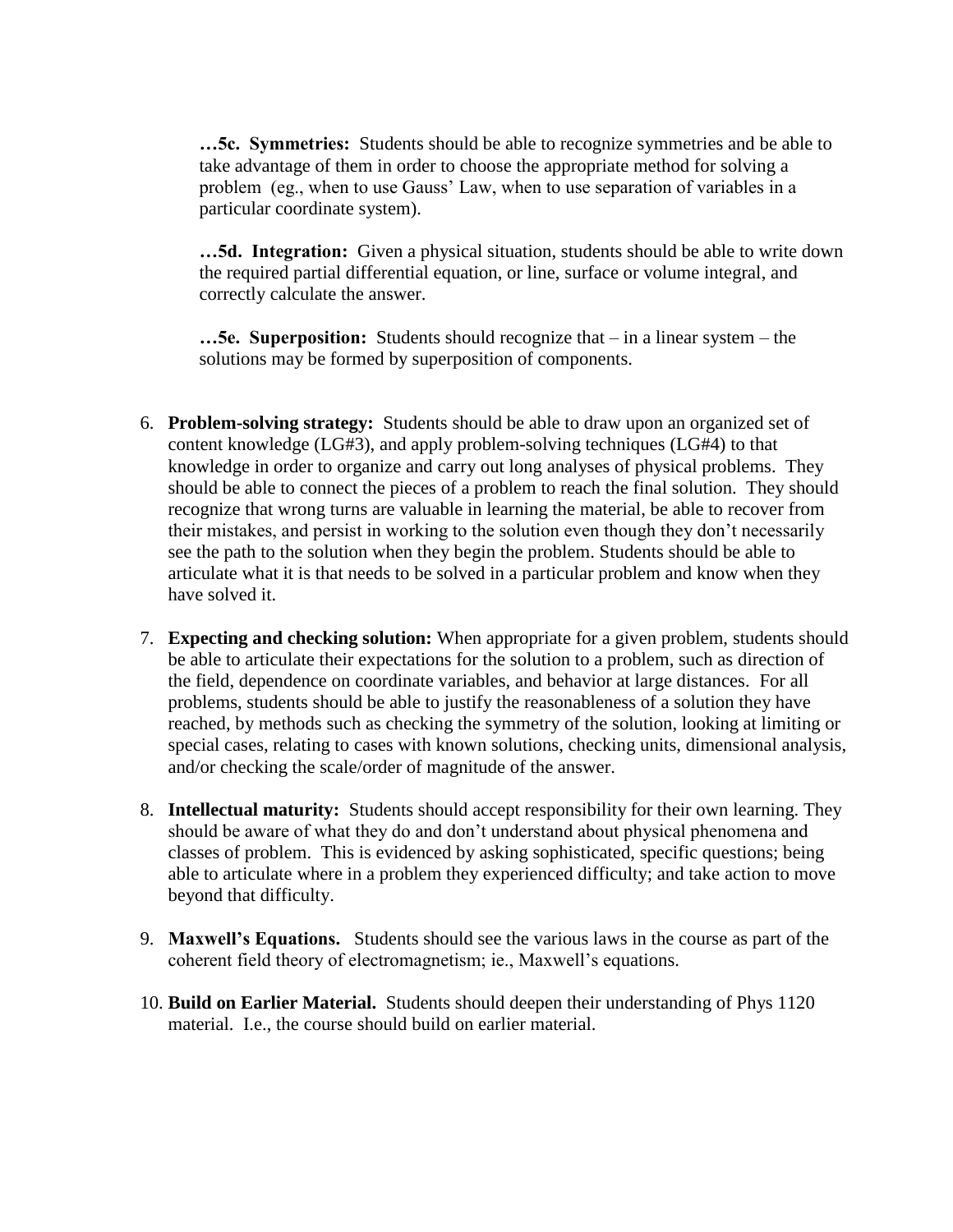### **OVERALL COURSE OBJECTIVES: CALCULATION AND COMPUTATION**

Students will be able to:

- Compute gradient, divergence, curl, and Laplacian
- Evaluate line, surface, and volume integrals
- Apply the fundamental theorem for divergences (Gauss' Theorem) in specific situations
- Apply the fundamental theorem for curls (Stoke's Theorem) in specific situations
- Apply Coulomb's Law and superposition principle to calculate electric field due to a continuous charge distribution (uniformly charged line segment, circular or square loop, sphere, etc.)
- Apply Gauss' Law to compute electric field due to symmetric charge distribution
- Calculate electric field from electric potential and vice versa
- Compute the potential of a localized charge distribution
- Determine the surface charge distribution on a conductor in equilibrium
- Use method of images to determine the potential in a region
- Solve Laplace's equation to determine the potential in a region given the potential or charge distribution at the boundary (Cartesian, spherical and cylindrical coordinates)
- Use multipole expansion to determine the leading contribution to the potential at large distances from a charge distribution
- Calculate the field of a polarized object
- Find the location and amount of all bound charges in a dielectric material
- Apply Biot-Savart Law and Ampere's Law to compute magnetic field due to a current distribution
- Compute vector potential of a localized current distribution using multipole expansion
- Calculate magnetic field from the vector potential
- Calculate the field of a magnetized object
- Compute the bound surface and volume currents in a magnetized object
- Compute magnetization, H field, susceptibility and permeability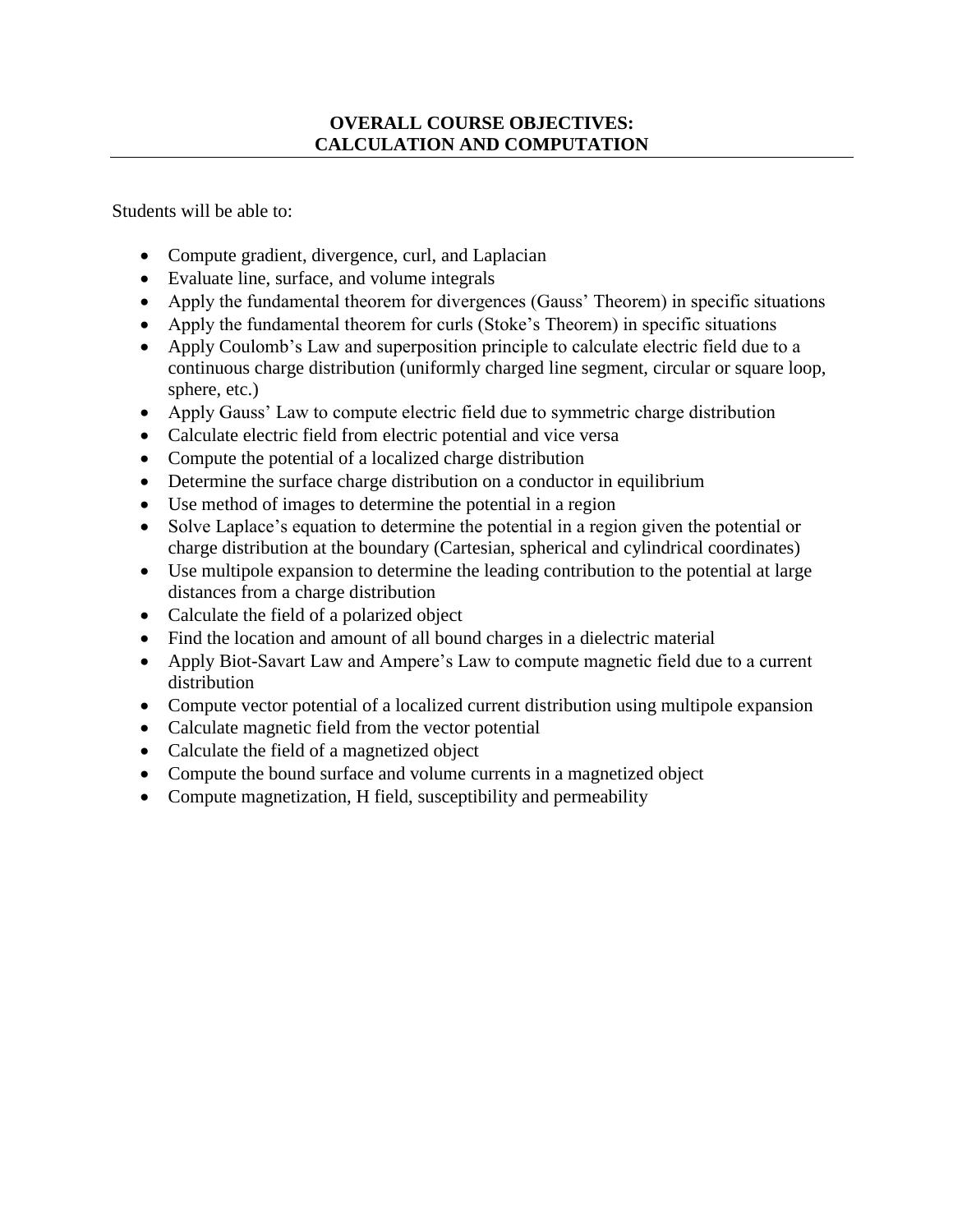## **CHAPTER SCALE LEARNING GOALS**

## **CHAPTER 1: Vector analysis**

## **TOPICS**

- Div, grad, curl
- Line, surface, volume integrals
- Curvilinear coordinates
- Dirac delta function
- Vector fields (potentials)

PREREQUISITES: Students should already be able to…

- 1. Be able to compute correctly div, grad and curl in rectangular coordinates for any test function
- 2. Do a path integral along a specific path -- eg. Griffiths 2.20
- 3. Be able to expand  $1/1+\epsilon$  and  $1/1-\epsilon$  when e is very small (Taylor series).

Students should be able to:

- 1. Evaluate the integral from negative infinity to infinity of the delta function,  $d(x)$
- 2. Evaluate the 3-dimensional divergence of 1/r2 in the r-hat direction [4pi delta^3(**r**)]
- 3. Evaluate the integral of a function times the delta function
- 4. Be able to evaluate the integral of  $1/(x-r)^{\hat{ }}(3/2)dx$
- 5. Give a geometrical description of the divergence theorem, and fundamental theorem for curls.
- 6. Change a multidimensional integral in Cartesian coordinates to one in another coordinate system using the Jacobian.

#### **CHAPTER 2: Electrostatics TOPICS**

- Electric field, Coulomb's law
- Gauss' Law, divergence and curl of E
- Potential
- Poisson & Laplace equation
- Work & energy
- Conductors

PREREQUISITES: Students should already be able to…

- 1. State Gauss' Law and construct the 3 Gaussian surfaces (sphere, cylinder, pillbox).
- 2. Use Cartesian, spherical and cylindrical coordinates appropriately when constructing integrals and surface and volume elements.

Electric Field

- Students should be able to state Coulomb's Law and use it to solve for E above a line of charge, a loop of charge, and a circular disk of charge.
- Students should be able to solve surface and line integrals in curvilinear coordinates (when given the appropriate formulas, as in the inner-front cover of Griffiths).

Divergence and Curl of E; Gauss' Law

1. Students should recognize when Gauss' Law is the appropriate way to solve a problem (by recognizing cases of symmetry; and by recognizing limiting cases, such as being very close to a charged body).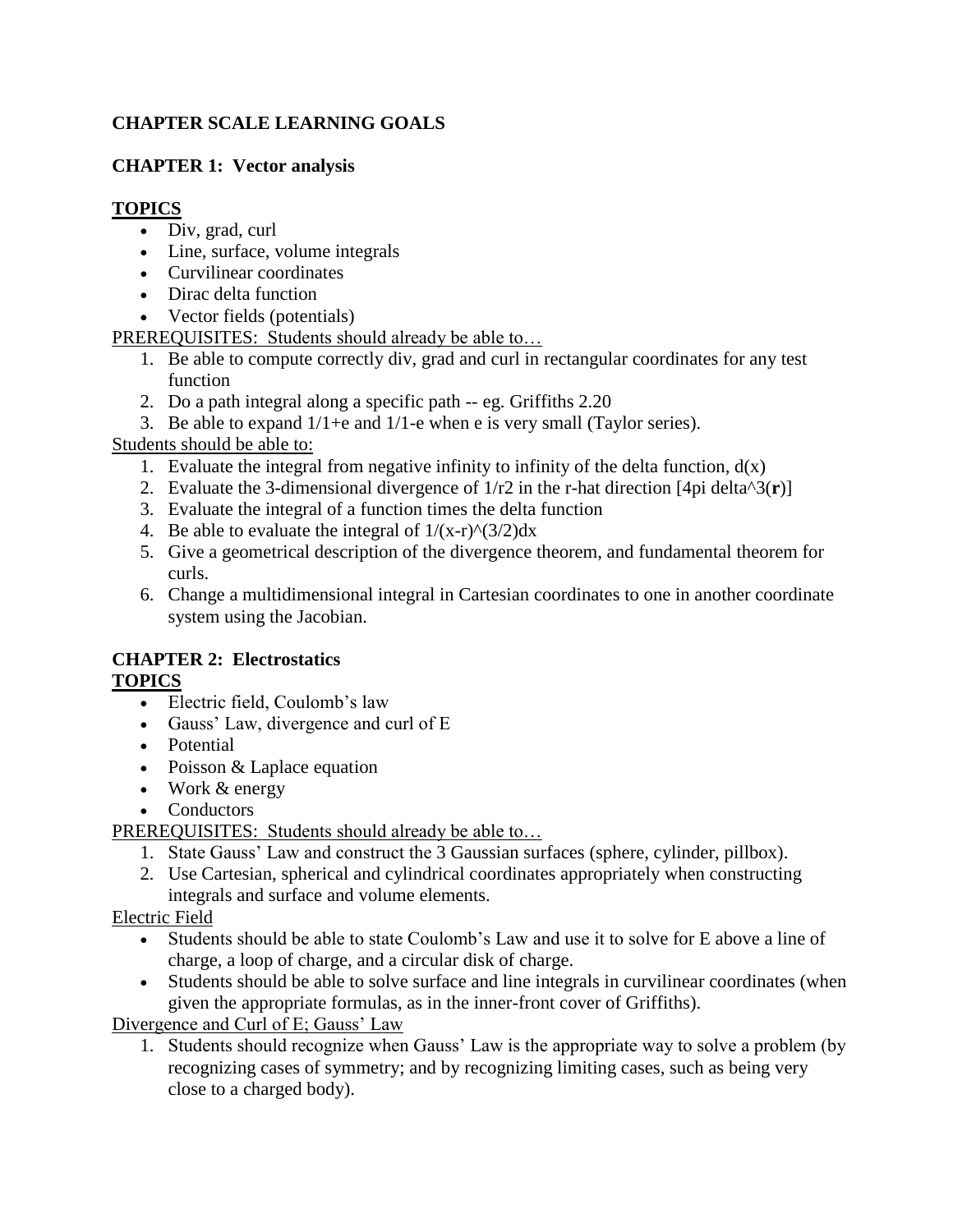- 2. Students should be able to recognize that E comes out of the Gaussian integral only if it is constant along the Gaussian surface.
- 3. Students should be able to recognize Gauss' Law in differential form and use it to solve for the charge density *r*given an electric field *E*.

### Electric Potential

- 1. Students should be able to state two ways of calculating the potential (via the charge distribution and via the E-field); indicate which is the appropriate formulation in different situations; and correctly evaluate it via the chosen formulation.
- 2. Students should be able to calculate the electric field of a charge configuration or region of space when given its potential.
- 3. Students should be able to state that potential is force per unit charge, and give a conceptual description of V and its relationship to energy.
- 4. Students should be able to explain why we can define a vector potential V (because the curl of E is zero and E is a conservative field).
- 5. Students should be able to defend the choice of a suitable reference point for evaluating V (generally infinity or zero), and explain why we have the freedom to choose this reference point (because V is arbitrary with respect to a scalar – its slope is important, not its absolute value)

### Work & Energy

- Students should be able to calculate the energy stored in a continuous charge distribution when given the appropriate formula
- Students should be able to explain in words what this energy represents.

Conductors

- Students should be able to sketch the induced charge distribution on a conductor placed in an electric field.
- Students should be able to explain what happens to a conductor when it is placed in an electric field, and sketch the E field inside and outside a conducting sphere placed in an electric field.
- Students should be able to explain how conductors shield electric fields, and describe the consequences of this fact in particular physical problems (e.g., conductors with cavities).
- Students should be able to state that conductors are equipotentials, that  $E=0$  inside a conductor, that E is perpendicular to the surface of a conductor (just outside the conductor), and that all charge resides on the surface of a conductor.

#### **CHAPTER 3: Special Techniques TOPICS:**

- 1. Laplace's equation
- 2. Boundary conditions and uniqueness
- 3. Method of images
- 4. Separation of variables in Cartesian and spherical
- 5. Multipole expansion

#### PREREQUISITES: Students should already be able to…

- Recognize the wave equation in Cartesian coordinates, and state that eikx is a solution
- Recognize the solution to separation of variables in Cartesian coordinates.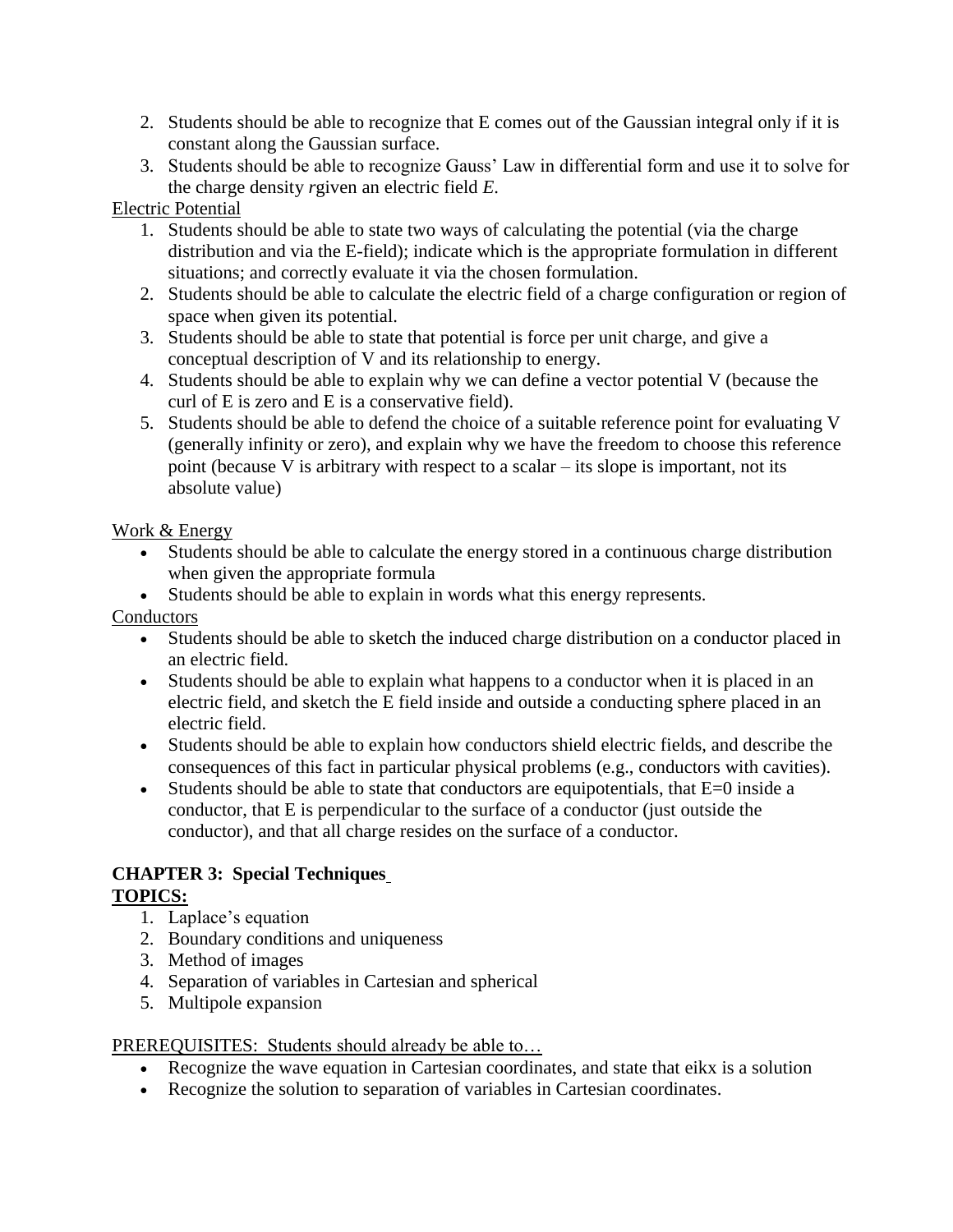- Recognize that a function can be expanded in terms of a complete basis, such as sin and cos.
- State that conductors are equipotentials.

## Laplace's equation

Students should recognize that the solution to Laplace's equation is unique.

# Method of Images.

- Students should realize when the method of images is applicable and be able to solve simple cases.
- Students should be able to explain the difference between the physical situation (surface charges) and the mathematical setup (image charges).

Separation of variables/boundary value problems

- Students should be able to state the appropriate boundary conditions on V in electrostatics
- Students should recognize where separation of variables is applicable and what coordinate system is appropriate to separate in.
- Students should be able to outline the general steps necessary for solving a problem using separation of variables.
- Students should be able to state what the basis sets are for separation of variables in Cartesian and spherical coordinates (ie., exponentials, sin/cos, and Legendre polynomials.)
- Students should be able to apply the physics and symmetry of a problem to state appropriate boundary conditions.
- Students should be able to solve for the coefficients in the series solution for V, by expanding the potential or charge distribution in terms of special functions and using the completeness/orthogonality of the special functions, and express the final answer as a sum over these coefficients.

Multipole expansions

- Students should be able to explain when and why approximate potentials are useful.
- Students should be able to identify and calculate the lowest-order term in the monopole expansion (i.e., the first non-zero term).
- Students should be able to sketch the direction and calculate the dipole moment of a given charge distribution.

## **CHAPTER 4: Electric Fields in Matter TOPICS**

- Polarization & dielectrics
- Field of polarized object (bound charges, field inside dielectric)
- Electric displacement
- Linear dielectrics: Susceptibility, permittivity, dielectric constant
- Boundary value problems with dielectrics

Polarization and dielectrics

- 1. Students should be able to go between two representations of dipoles as point charges, and as generalized dipole vectors – for simple charge configurations.
- 2. Students should be able to calculate the dipole moment of a simple charge distribution.
- 3. Students should be able to name 4 similarities and differences between a conductor and a dielectric (both shield E, conductor shields E completely, dielectric shields via fixed dipoles, conductor shields via mobile electrons).
- 4. Students should be able to predict whether a particular pattern of polarization will result in bound surface and/or volume charge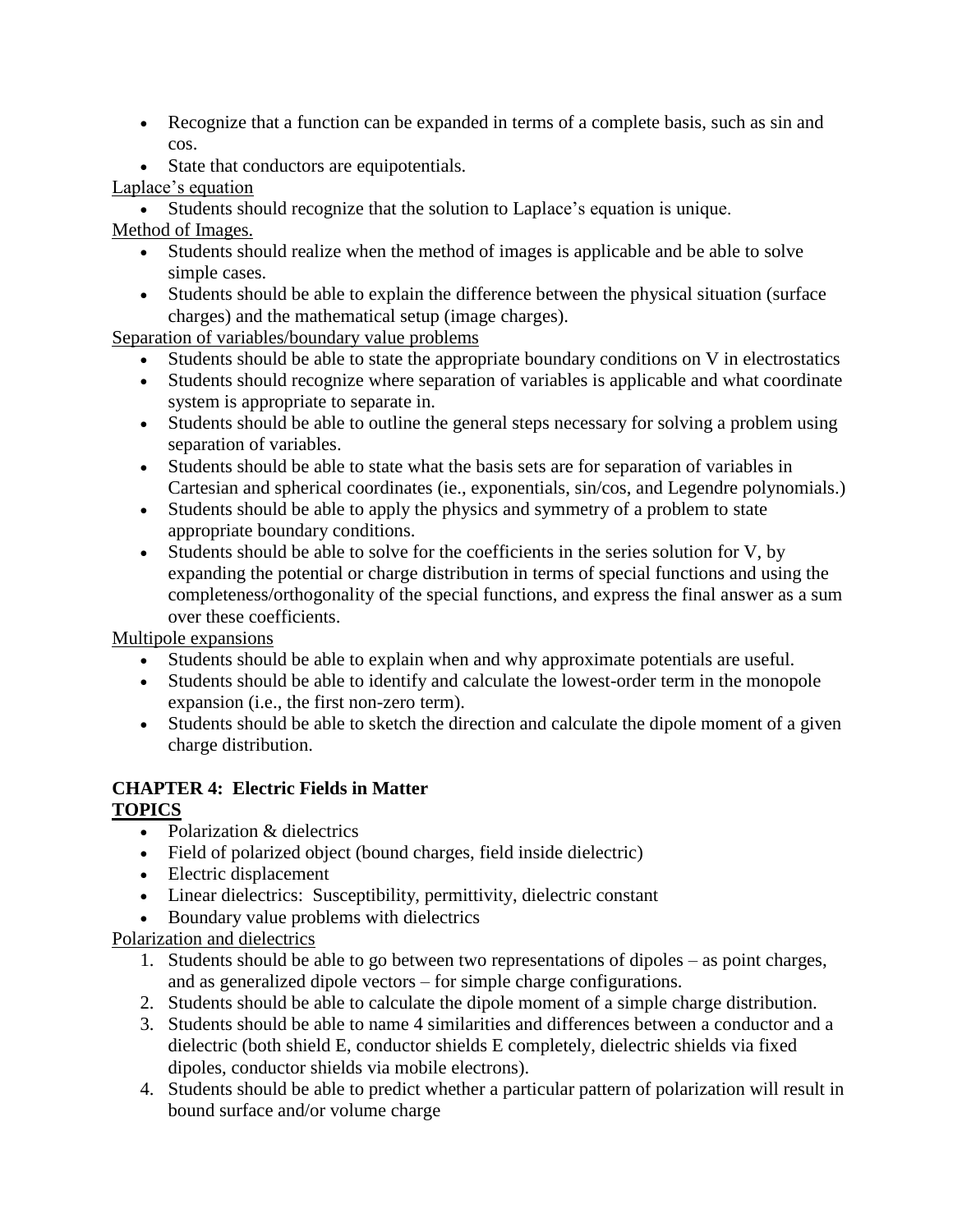5. Students should be able to explain the physical origin of bound charge.

Field of a polarized object

- 1. Students should be able to sketch the E field inside and outside a dielectric sphere placed in an electric field.
- 2. Students should be able to explain what happens to a dielectric, when it is placed in an electric field.
- 3. Students should be able to explain the difference between free and bound charge.
- 4. Students should be able to identify the appropriate boundary conditions on D given its relationship to E and Qf.

Electric displacement

- Students should be able to sketch the direction of D, P, and E for simple problems involving dielectrics
- Students should be able to calculate the E field inside a dielectric when given epsilon and the free charge on the dielectric.

Linear dielectrics

- Students should be able to articulate the difference between a linear and nonlinear dielectric.
- Students should be able to write down Maxwell's equations (for electrostatics) in matter, when given the appropriate equations in vacuum.
- Students should be able to state the differences in boundary conditions for fields (D) in matter versus a conductor (D).

## **CHAPTER 5: Magnetostatics TOPICS**

- Currents and charge density
- Magnetic fields and forces (Lorentz force law)
- Biot-Savart law
- Divergence and curl of B (Ampere's Law)
- Magnetic vector potential
- PREREQUISITES: Students should already be able to...
	- 1. Write down Lorentz force law
	- 2. Know the right-hand rule and how to apply it

Currents and charge density

- 1. Students should be able to calculate current density J given the current I, and know the units for each.
- 2. Students should be able to explain, in words, what the charge continuity equation Studies  $\frac{\partial p}{\partial x} + \nabla \cdot J = 0$  means.

- 3. Students should be able to state the vector form of Ohm's Law ( $J = \sigma E$ ) and when it applies.
- 4. Students should be able to calculate the current I, K and J in terms of the velocity of the particle or in terms of each other.

Magnetic fields and forces

- 1. Students should be able to describe the trajectory of a charged particle in a given magnetic field.
- 2. Students should be able to sketch the B field around a current distribution, and explain why any components of the field are zero.